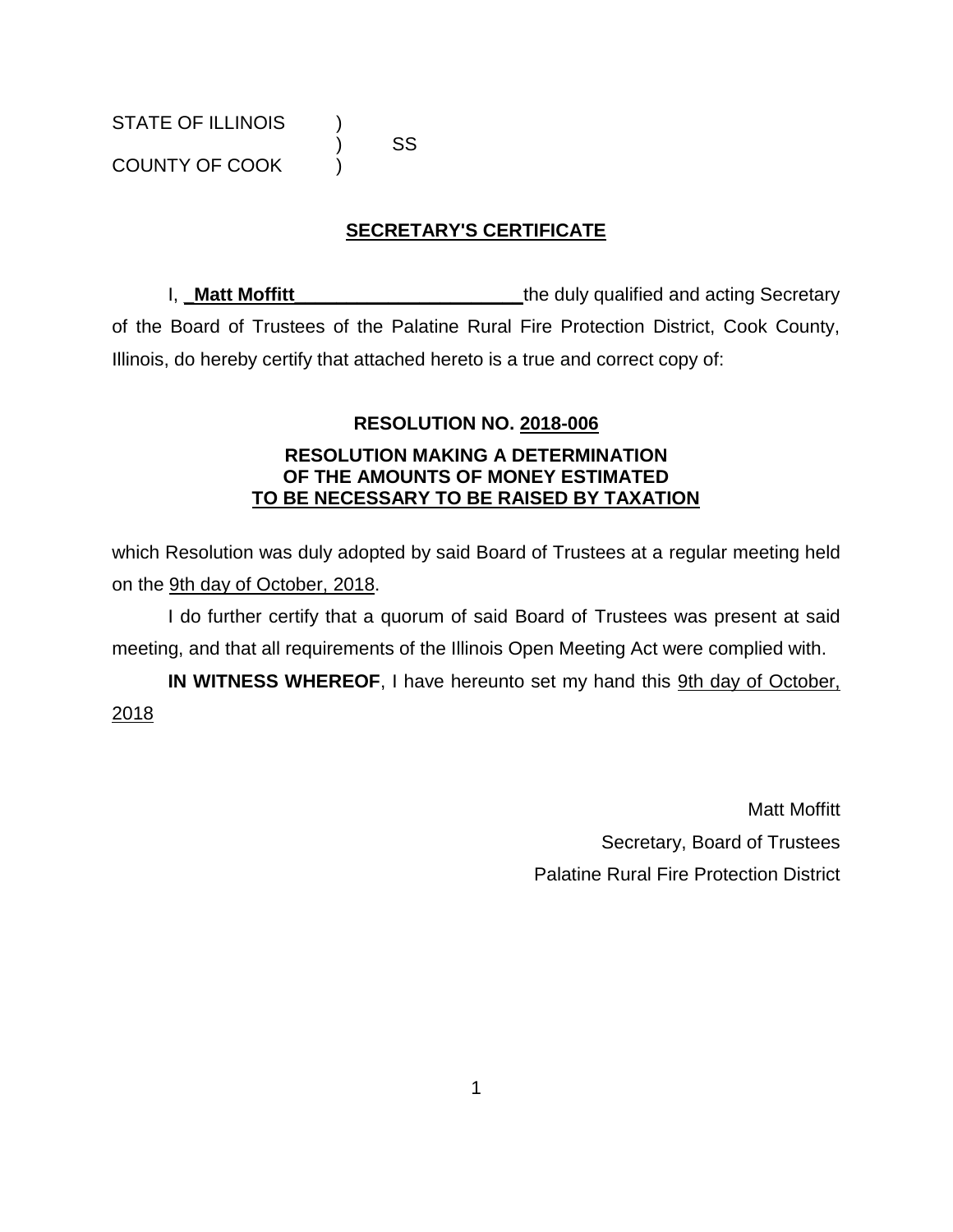#### **RESOLUTION NO. 2018- 006**

### **RESOLUTION MAKING A DETERMINATION OF THE AMOUNTS OF MONEY ESTIMATED TO BE NECESSARY TO BE RAISED BY TAXATION**

**WHEREAS**, the Truth in Taxation Law at 35ILCS200/18-60 requires a determination not less than 20 days prior to the adoption of the levy of the amount of money estimated to be necessary to be raised by taxation for property tax year 2018, to be received during calendar year 2019; and

**WHEREAS**, the Palatine Rural Fire Protection District (the "District") intends to comply with the Act.

**NOW, THEREFORE, BE IT RESOLVED**, as follows:

**Section One:** The District finds it necessary to raise \$1,534,405.00 in the Corporate Fund.

**Section Two:** The District finds it necessary to raise \$1,534,405.00 in the Ambulance Fund.

**Section Three:** The District finds it necessary to raise  $\qquad$  \$ 471,278.00 in the Tort Liability Fund.

**Section Four:** The District finds it necessary to raise \$ 2,000.00 in the Audit Fund.

**Section Five:** The District finds it necessary to raise  $$35,843.00$ in the Social Security/I.M.R.F. Fund.

**Section Six:** The District finds it necessary to raise \$ 614,100.00 in the Firefighter's Pension Fund.